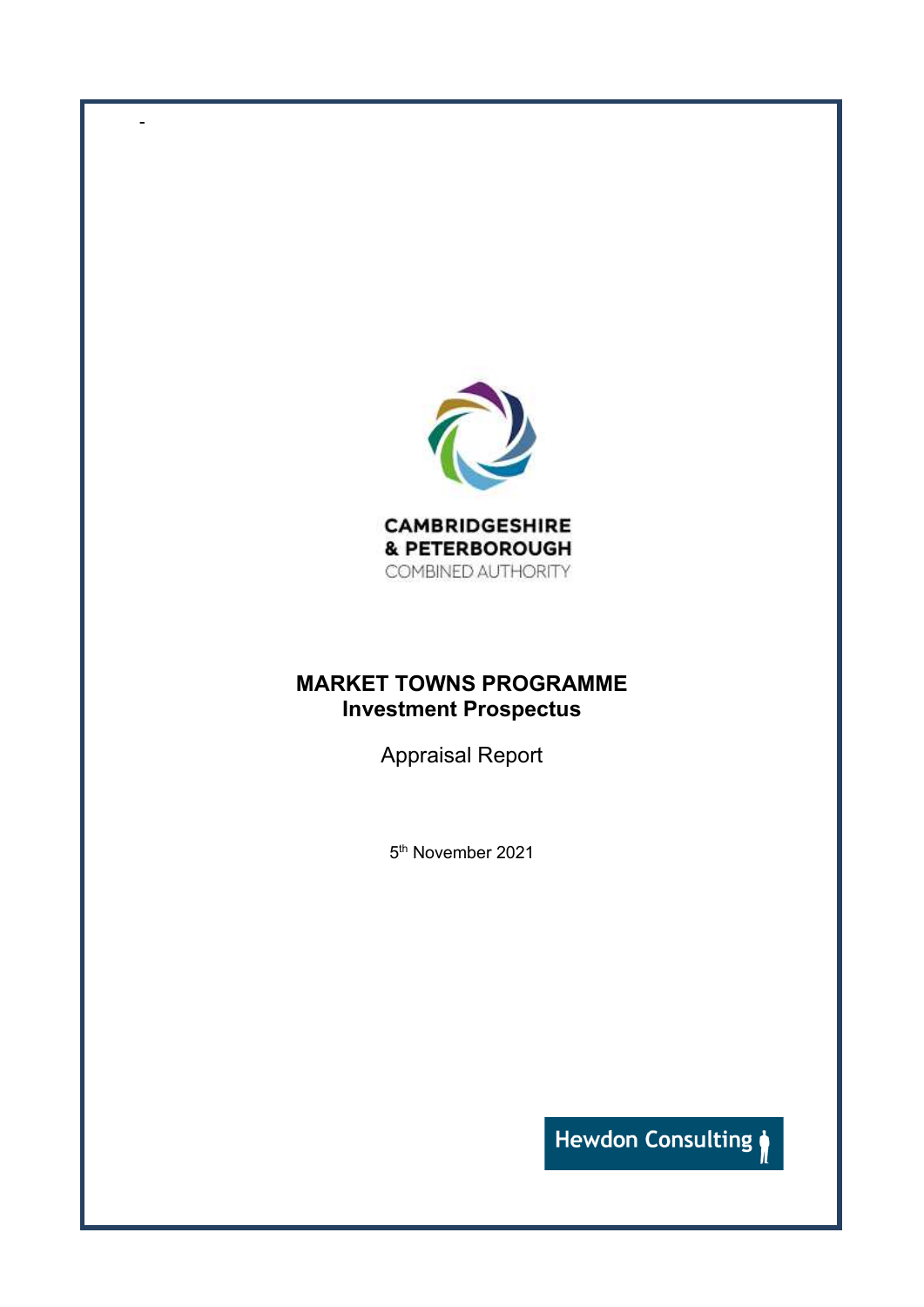## **Hewdon Consulting Kemp House 156-160 City Road London EC1V 2NX**

[www.hewdon.com](http://www.hewdon.com/) 

Registered in England No. 4187876

DISCLAIMER- This report is provided solely for the purpose for which it is commissioned by the person to whom it is addressed. No liability is accepted for its use for any other purpose or by any other person.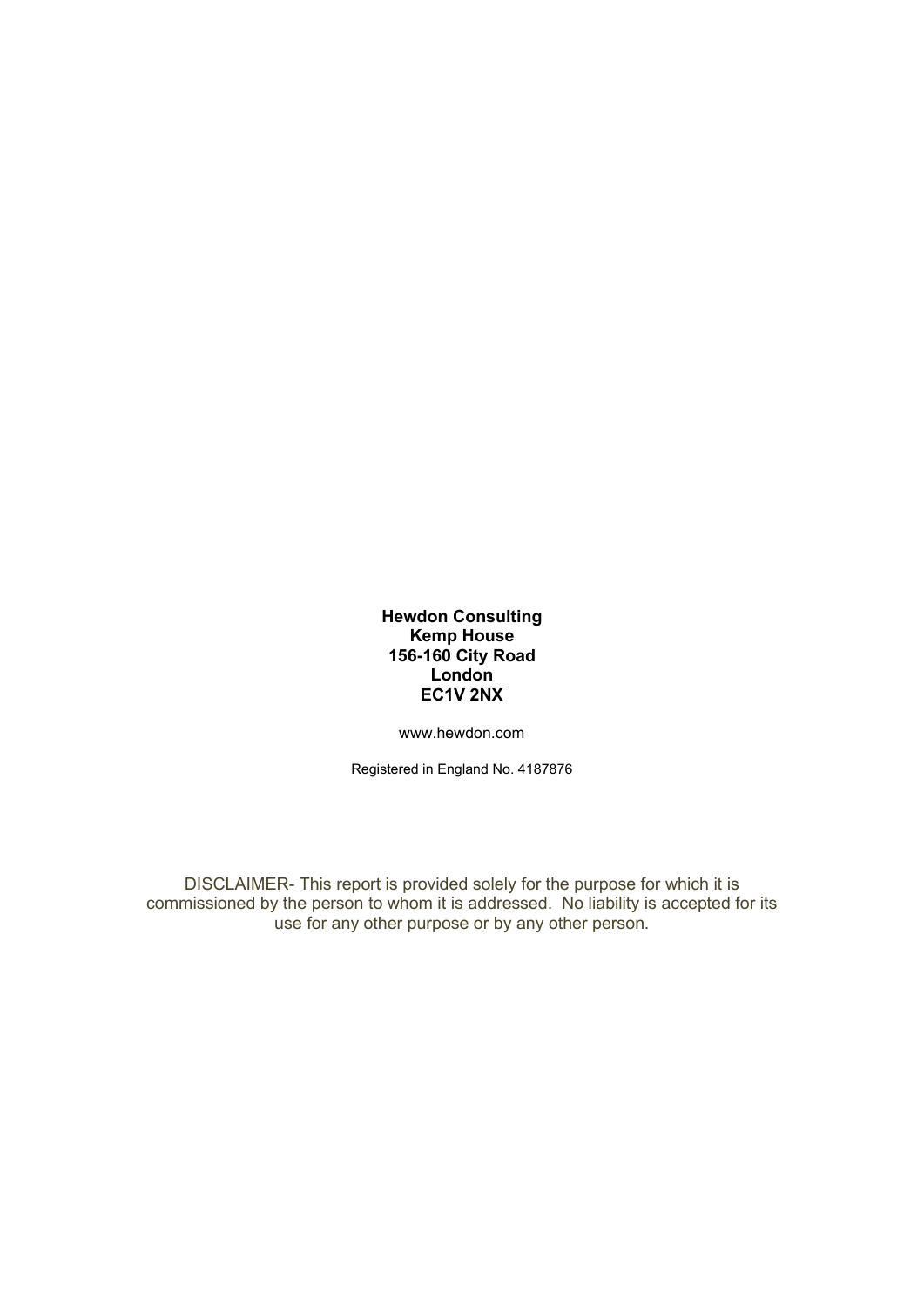- 1. Cambridgeshire & Peterborough Combined Authority issued its sixth call for Market Towns funding projects with **four applications** from East Cambridgeshire received by the agreed timescale.
- 2. The CPCA are committed to helping their region's market town to thrive and are investing over £13 million, to ensure our towns remain vibrant and thriving places. This commitment included the production of a Masterplan for each of the key market towns (based on new research and analysis required to deliver the bold growth ambitions) and their interventions hereby enshrine the importance of inclusive growth, in line with CPIER and LIS recommendations.
- 3. We were asked to act as the independent assessors for the call and this report is prepared to assist the Combined Authority's Board for a decision on each project.
- 4. **Strategic Fit.** All projects followed directly from the completion of their respective town masterplan which were produced in line with CPIER and LIS recommendations. Most projects were therefore able to find strong alignment with them, so the Strategic Fit score is less useful as a criterion for distinguishing between bids.
- 5. **Leverage / Resources.** Match funding is thin on the ground with only one of the projects able to get close to a 50% match and the other requesting 95% funding. Typically, we placed less value on contributions in kind and placed more weight on direct cash contributions. However, the inkind contributions were still included in our assessments.
- 6. **Value for Money** This was easier to assess than in previous rounds, which have had a paucity of information supplied. In both these applications some attempt to provide meaningful targets has been made. Because of the value of public funding being requested, it is vitally important that each application demonstrates a competitive cost per outcomes.
- 7. The projects each covered different areas of activities that we have summarised in the table below:

| <b>PURPOSE</b>                | <b>Number</b> | <b>Value</b> |
|-------------------------------|---------------|--------------|
| Place making                  |               | £369,000     |
| <b>Transport Improvements</b> |               |              |
| <b>Community Safety</b>       |               |              |
| <b>Capacity Building</b>      |               | £120,000     |
| <b>TOTALS</b>                 |               | £ 489,000    |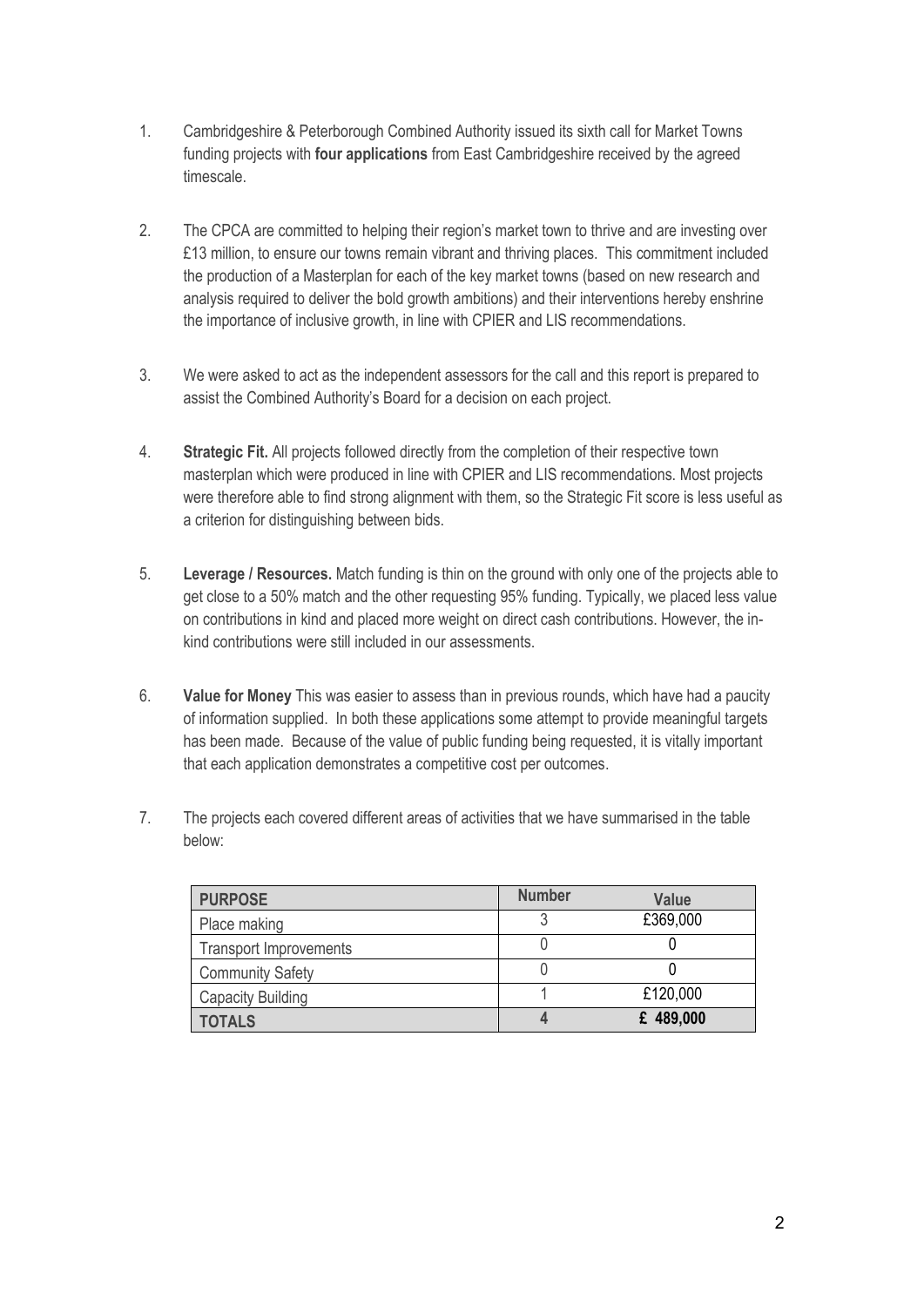- 8. The small number of projects in this round allows time to expand on the Scoring matrix and included a summary of our review.
- 9. Ely CCTV Network Expansion This project is in support the City of Ely Councils ambition to upgrade and extend the city's aging CCTV infrastructure to complete the second and third phases of its CCTV network upgrade and expansion programme. Phase 1 of the CCTV camera network installed 27 cameras, Phase 2 will deliver a further 12. The third phase allows 3 temporary cameras to be used for events such as festivals and concerts.
- 10. Ely Town Centre Capital Investment Fund Following consultation with local stakeholders, the need to improve the frontage of buildings and the general appearance around key areas of the city centre featured strongly. To support this the Council will encourage businesses and organisations to access a capital grant fund for businesses within certain parts of the town centre.
- 11. Ely Street Furniture Upgrades The CPCA has awarded ECDC grants totalling £201,000 to improve the appearance of Ely Town Centre's signage, and street furniture (as bins, benches, shelters and walkways). This additional request is aimed at addressing important 'shortfalls' to the first phase of street improvements following local feedback.
- 12. Soham Agritech Business Centre The application is to support the successful activities at Soham's Eastern Agritech Innovation Hub (EAIH) managed by NIAB. The Hub is home to five start-up businesses and supports a further seven stakeholder businesses, but does it have adequate seminar facilities. The investment will fund a log cabin style building with kitchen, toilets, and conferencing, meeting, exhibit equipment along with necessary audio visual and seating.
- 13. We have recommended the first 3 projects for approval totalling **£344,000** from the market towns programme at the amount they have requested. We have recommended a conditional approval only of the Soham Agritech Business Centre for **£145,000**. This application was submitted by East Cambridgeshire District Council, but given that the end beneficiary is NIAB, NIAB should resubmit this application to be bound by the grant conditions. Assuming this is addressed along with our other requirements, then this project too would be worthy of full approval.
- 14. The detailed recommendations are set out in the next section. This report should be read in conjunction with the appraisal matrix for each project which is provided as a separate attachment.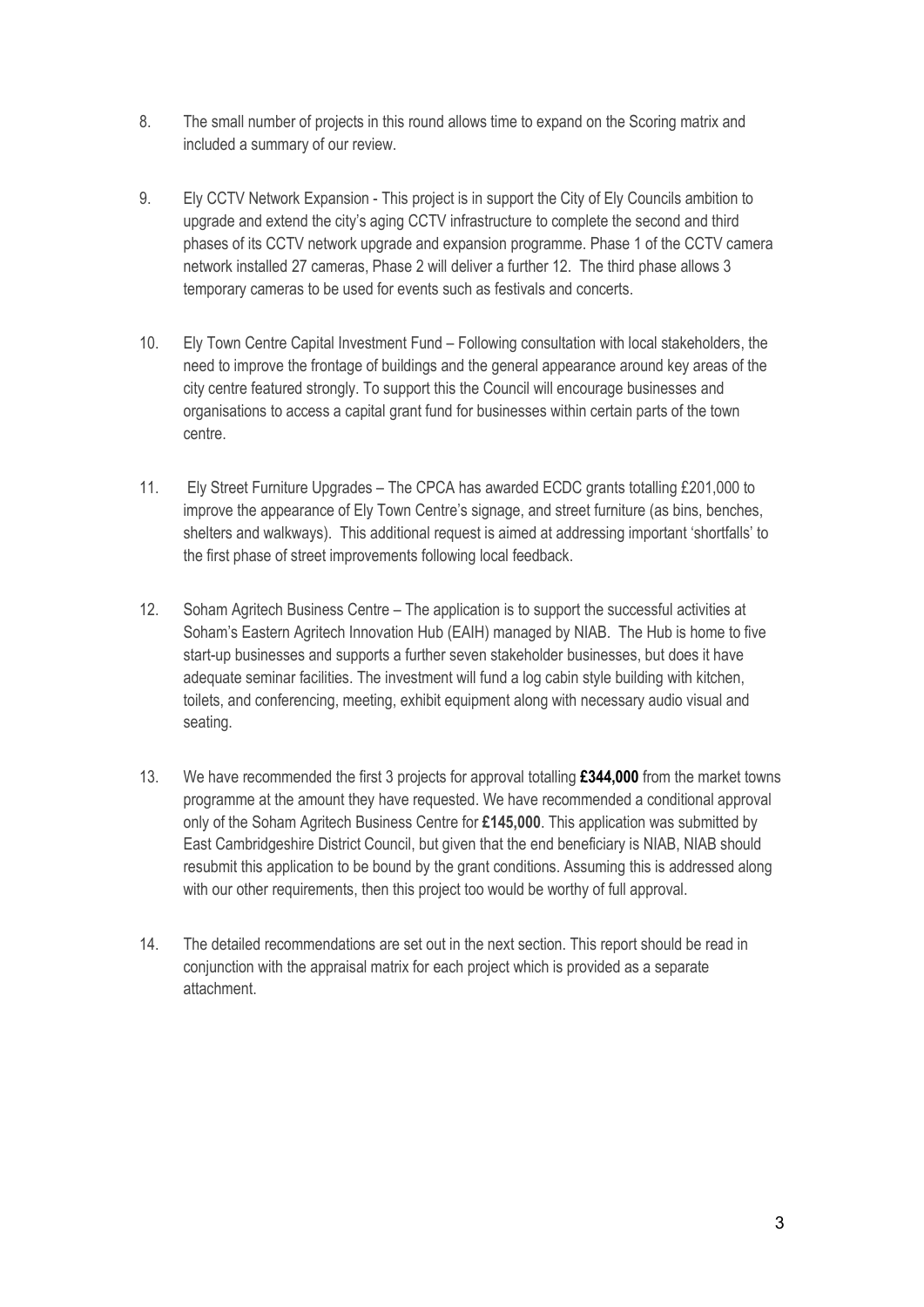| App<br>No.     | <b>Applicant</b>                               | <b>Project</b>                                    | <b>Grant</b><br><b>Requested</b> | <b>Recommendations</b>                                                                                                                                                                                                                                                                                                                                                                                                                                                                                                                  |
|----------------|------------------------------------------------|---------------------------------------------------|----------------------------------|-----------------------------------------------------------------------------------------------------------------------------------------------------------------------------------------------------------------------------------------------------------------------------------------------------------------------------------------------------------------------------------------------------------------------------------------------------------------------------------------------------------------------------------------|
| 1              | City Of Ely Council                            | Ely CCTV Network Expansion                        | £120,000                         | Approve at the request amount of £120,000 subject to the following conditions 1. Letter from the<br>City of Ely Council confirming they have approved this application. 2. Agreement of suitable<br>performance measures with which to measure the project's impact. 3. Confirmation that City of<br>Ely Council will underwrite any future capital or revenue shortfall. 4. Submission of a risk register<br>using the CPCA's supplied template.                                                                                       |
| $\overline{2}$ | East Cambridgeshire<br><b>District Council</b> | Ely Town Centre Capital<br><b>Investment Fund</b> | £100,000                         | Approve at the request amount of £100,000 subject to the following: 1. Submission of suitable<br>economic measures on which to assess the performance of the business support grant such as<br>number of businesses supported, jobs created. 2. Submission of suitable state aid advice for the<br>grant fund and a Risk Register. 3. Confirmation of the that Fund has been approved by the<br>Council's Finance and Assets committee with a copy of the final Grant scheme terms/application<br>criteria/and governance arrangements. |
| 3              | East Cambridgeshire<br><b>District Council</b> | <b>Ely Street Furniture Upgrades</b>              | £124,000                         | Approve for the request amount of £124,000 subject to the following conditions: 1. Submission of<br>costs estimates detailing the works to be supported via this application. 2. Agreement of suitable<br>performance measures with which to measure the project's impact. 3. Submission of a risk<br>register using the CPCA's supplied template.                                                                                                                                                                                      |
| 4              | East Cambridgeshire<br><b>District Council</b> | Soham Agritech Business Centre                    | £145,000                         | Conditional approval for the requested amount of £145,000 subject to the following conditions: 1.<br>Resubmission of the application with NIAB as the applicant. 2. Submission of evidence of Subsidy<br>Control (state aid) compliance. 3. Submission of a detailed cost break down along with details of a<br>tender process with at least three quotations sought. 4. Confirmation that all project revenue costs<br>and any capital cost overrun will be met by NIAB.                                                               |
|                | <b>TOTAL</b>                                   |                                                   | £489,000                         |                                                                                                                                                                                                                                                                                                                                                                                                                                                                                                                                         |